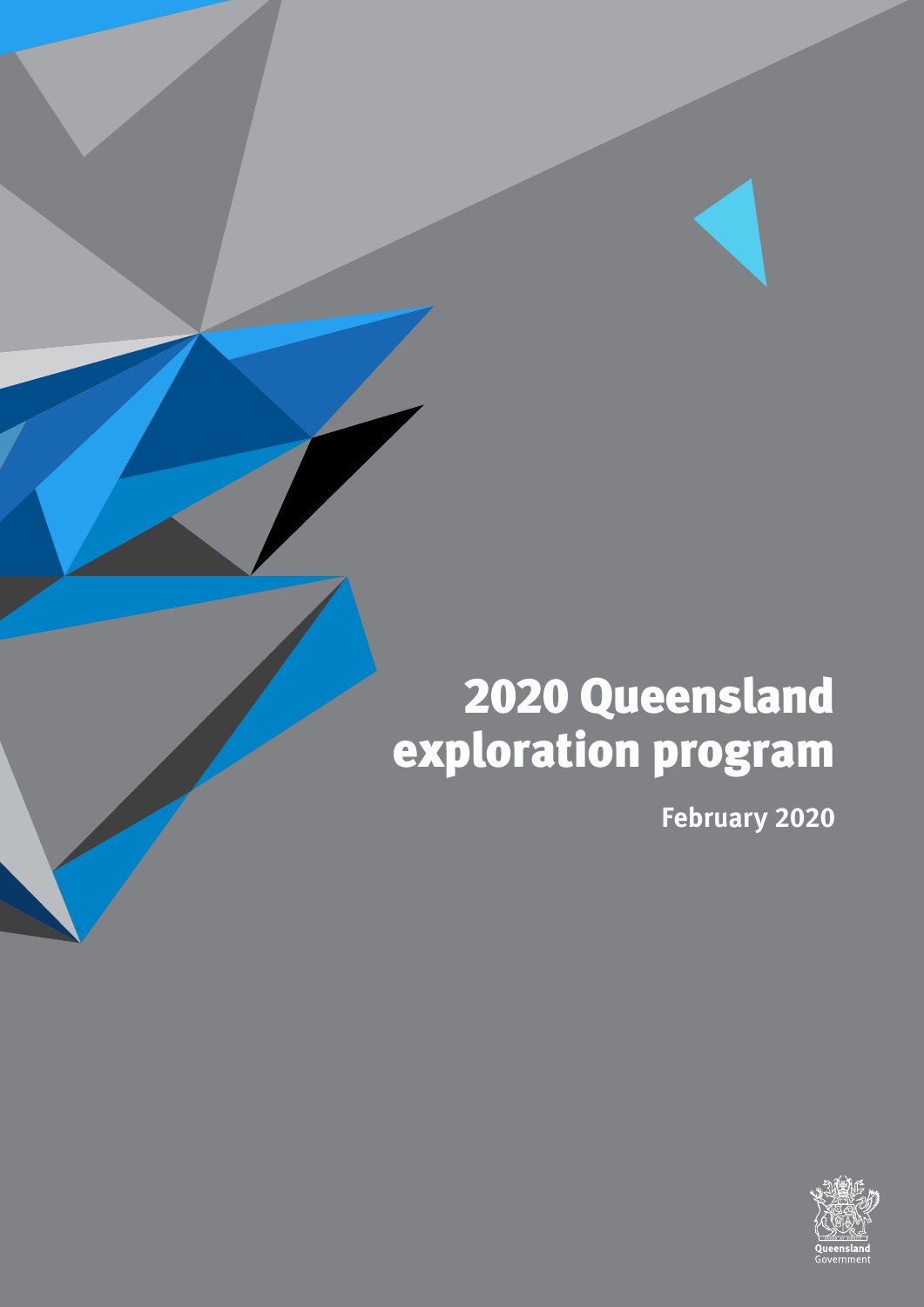© State of Queensland, 2020

The Queensland Government supports and encourages the dissemination and exchange of its information. The copyright in this publication is licensed under a Creative Commons Attribution 4.0 International (CC BY 4.0) license.



Under this license you are free, without having to seek our permission, to use this publication in accordance with the license terms.

You must keep intact the copyright notice and attribute the State of Queensland as the source of the publication. Note: Some content in this publication may have different license terms as indicated.

For more information on this license, visit https://creativecommons.org/licenses/by/4.0/.

The information contained herein is subject to change without notice. The Queensland Government shall not be liable for technical or other errors or omissions contained herein. The reader/user accepts all risks and responsibility for losses, damages, costs and other consequences resulting directly or indirectly from using this information.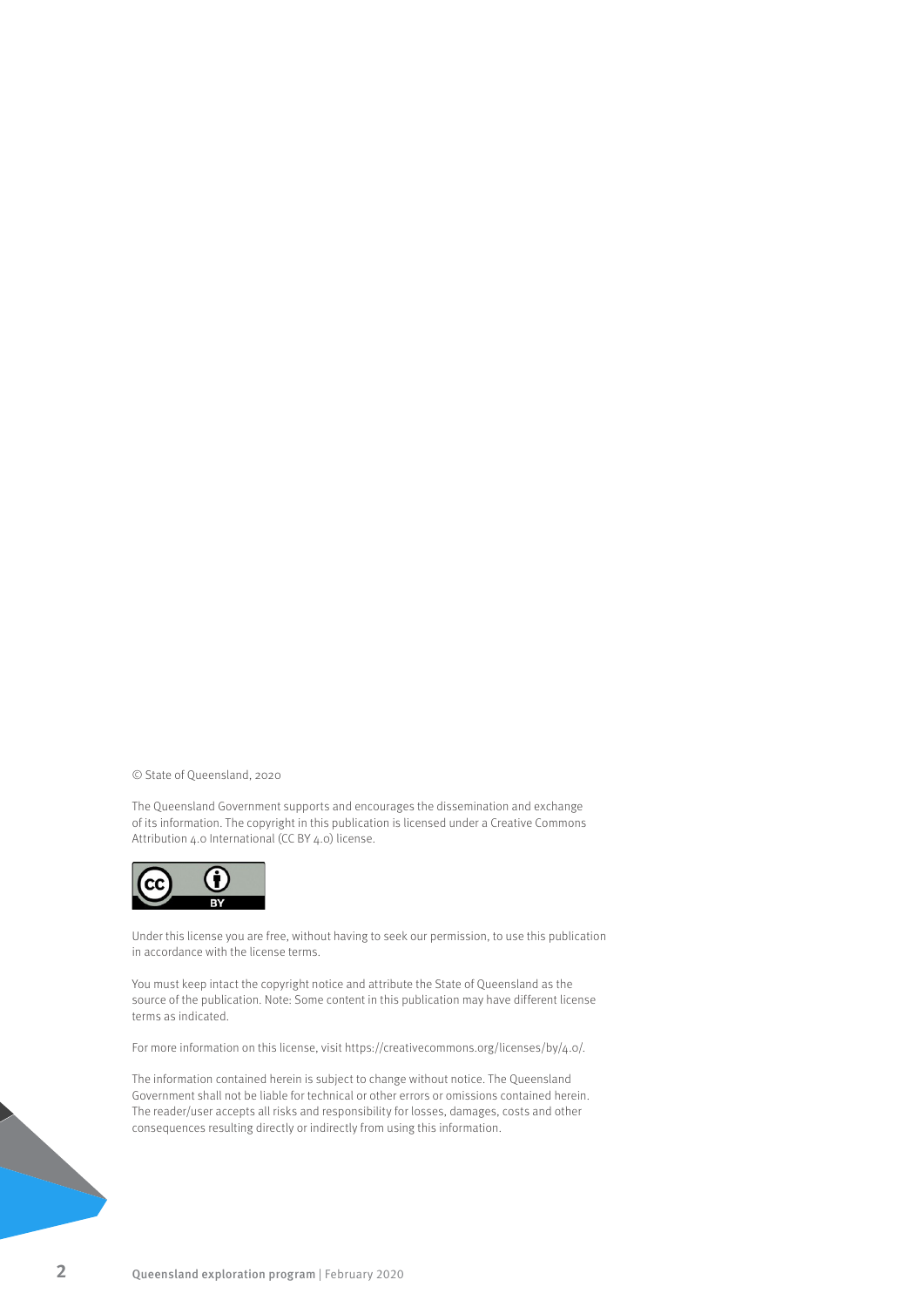

## <span id="page-2-0"></span>**Minister's foreword**

Queensland is a resources powerhouse.

In just eight years we developed an unprecedented \$70 billion onshore gas industry which is now our second largest commodity export.

The world's steel industry continues to look to our Bowen Basin for its vast supply of metallurgical coal and we are the world's largest seaborne metallurgical coal exporter.

As well as traditional minerals like zinc, nickel, bauxite, lead and copper, we have projects underway to develop cobalt and vanadium resources used in wind turbines and batteries—which are crucial to the renewable energy boom.

Combined with an excellent resource base, modern transport infrastructure, a trained workforce and a supportive governance structure make Queensland the ideal place to invest.

Our next Queensland exploration program brings the next wave of resources investment and it gives advance notice to landholders about potential resources activity in their areas.

As we continue to move to a renewable energy future, we know that gas is the vital transitional fuel. The new program includes petroleum and gas exploration opportunities covering 12 areas totaling 6 804 km<sup>2</sup> across the Bowen and Surat basins, including more land earmarked specifically for domestic only use.

The program will also see the release of two coal exploration opportunities in the resource-rich Bowen Basin.

Of course, we continue the hunt the for the much-needed new-age minerals, which are feeding the world's thirst for technology, by welcoming applications for minerals exploration.

Exploration is the lifeblood of our resources sector and continued government support for private investment will help identify new deposits to ensure the long-term success of the industry.

#### **The Honourable Dr Anthony Lynham**

Minister for Natural Resources, Mines and Energy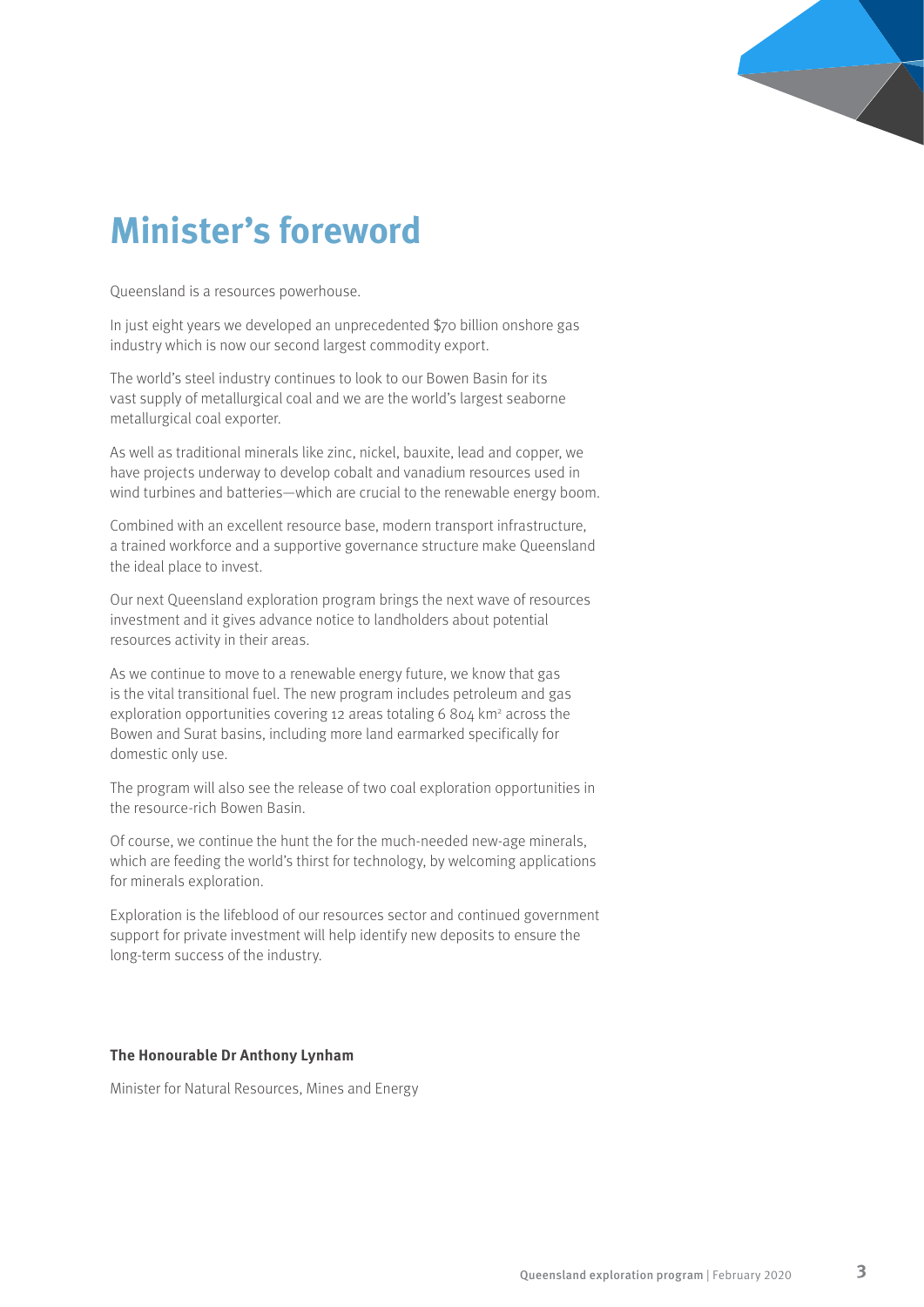## **Contents**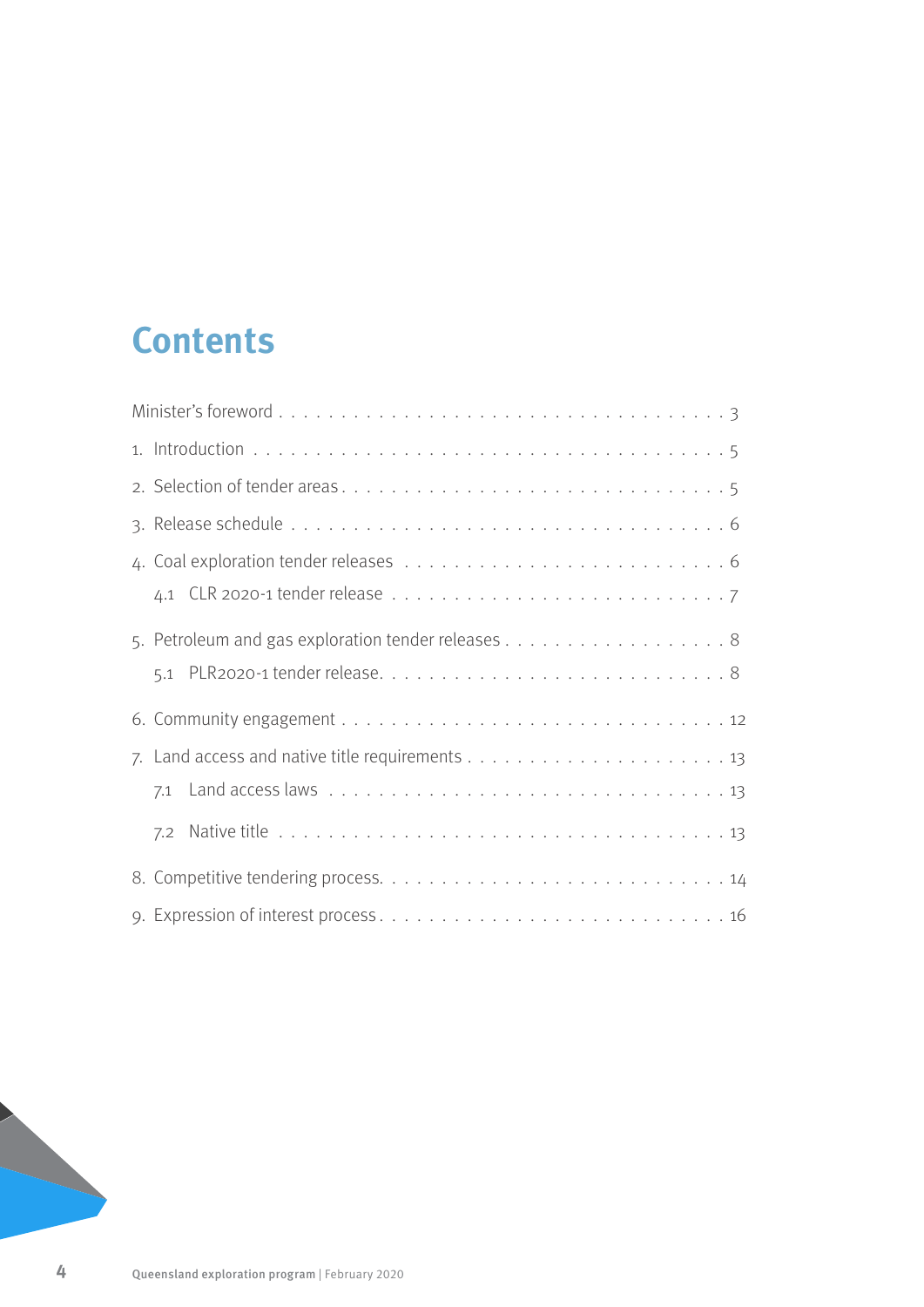

## <span id="page-4-0"></span>**1. Introduction**

The 2020 Queensland exploration program (QEP) builds on the success of previous exploration programs, providing a release schedule of exploration opportunities for petroleum and gas, and coal across the State in 2020.

By releasing a forward schedule of exploration opportunities, resource companies are able to plan their investment and exploration activities.

In addition, the QEP includes an extensive communication and engagement program to help other interested parties be aware of, and prepare for, exploration and mining activities in their areas.

This docum ent provides information on the areas that will be made available for exploration via a competitive tender process - including when and how to submit a tender, as well as the land access and native title requirements in Queensland.

The Department of Natural Resources, Mines and Energy (DNRME) implements the program and provides information about the competitive tendering process and the rights and obligations of stakeholders and explorers.

Additional information about the QEP, the tendering process and resource exploration in general is available at [www.dnrme.qld.gov.au/resources-tenders.](http://www.dnrme.qld.gov.au/resources-tenders)

### **2. Selection of tender areas**

The selection of tender areas is based on a range of factors. The tender areas included in the QEP were selected following an Expressions of Interest (EOI) process conducted between 5 February 2019 and 16 August 2019. During this process, resource companies were able to submit EOIs to DNRME nominating areas for future exploration. The EOI's received were then shortlisted and reviewed for inclusion in the QEP.

The shortlisting process involved assessing potential exploration areas against a range of social, environmental and economic factors, including:

- environmental, regional and state planning interests (e.g. priority living areas and national parks)
- commercial and market considerations (e.g. if multiple EOIs were received over the same area (competitive tension), proximity to markets and supporting infrastructure)
- overlapping tenure (e.g. where a resource tenure already exists over an EOI area)
- the area's prospectivity
- the state's current geological knowledge
- government strategic direction.

Other factors such as the overall development of each basin or resource area, the existing demand for the resource, Queensland's supply of the resource, and the expected demand from Queensland's current and potential consumers were also considered.

Whilst not all of the EOIs have been included in this QEP, where appropriate, these areas will be considered in the development of a future land release program. Feedback on the areas not included in this QEP will be provided to the relevant EOI submitters.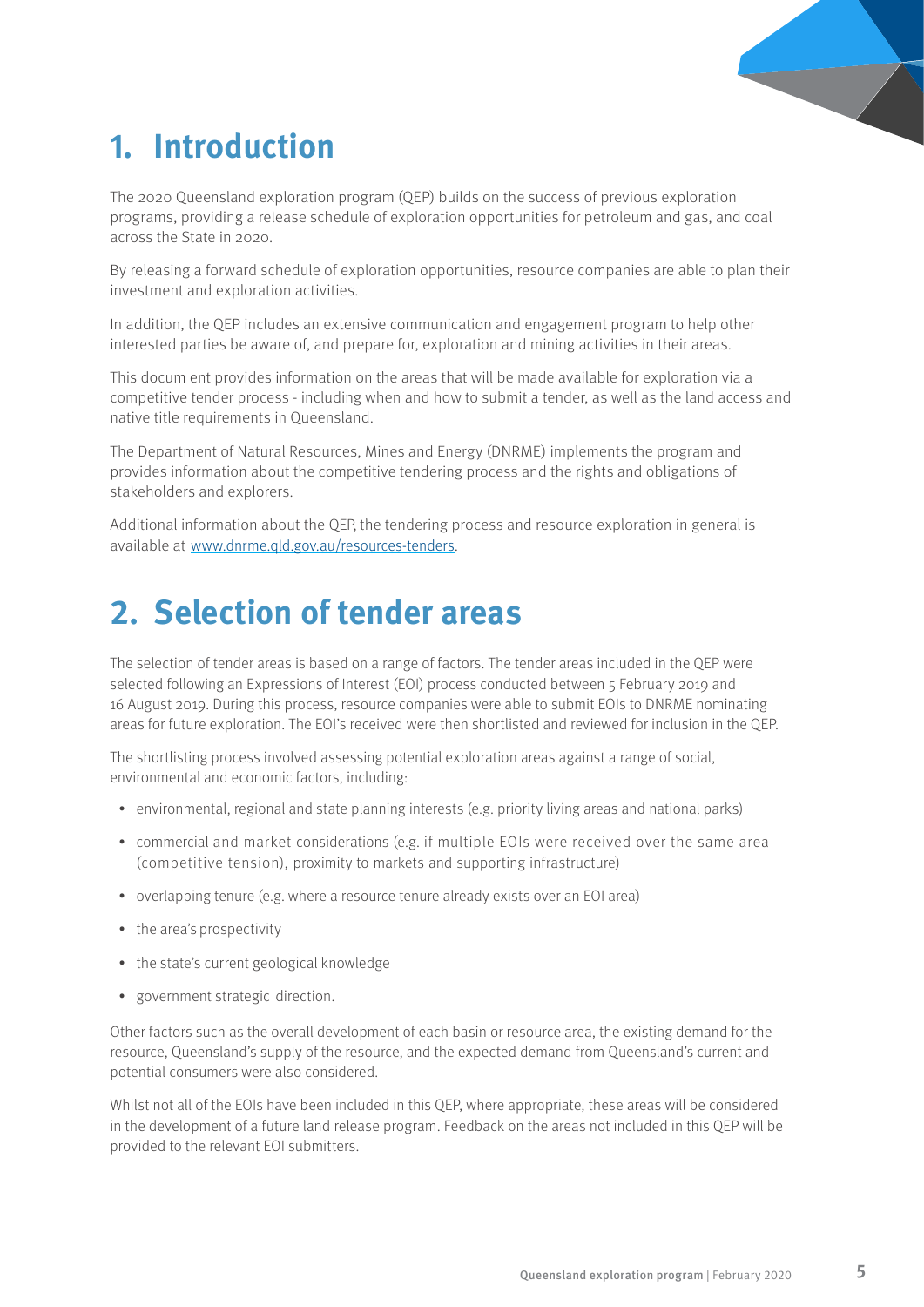<span id="page-5-0"></span>Future land releases may include tender areas for minerals (other than coal) exploration—in response to industry interest or to release areas of strategic value.

Applications for exploration permits for minerals (other than coal) continue to be accepted directly for available land via [MyMinesOnline](https://www.business.qld.gov.au/industries/mining-energy-water/resources/online-services/myminesonline).

### **3. Release schedule**

The release schedule in Table 1 identifies the competitive tender processes for petroleum and gas, and coal exploration tender areas, and indicative timing of each tender process.

Prospective tenderers and other interested parties should also subscribe to the DNRME resources tenders [mailing list](https://www.vision6.com.au/em/forms/subscribe.php?db=458558&s=135547&a=23788&k=d3c7ad4) to receive an alert when these tenders open on [QTenders.](https://qtenders.hpw.qld.gov.au/qtenders/)

| Tender release   Commodity |                                        | <b>Call for tender</b> | Tender close | Tender outcome |
|----------------------------|----------------------------------------|------------------------|--------------|----------------|
| $CI$ R <sub>2020</sub> -1  | Coal<br>(2 tender areas)               | March 2020             | May 2020     | August 2020    |
| $PI$ $R$ 2020-1            | Petroleum and gas<br>(12 tender areas) | April 2020             | June 2020    | September 2020 |

**Table 1:** QEP release schedule

Maps showing the location of the areas included in the tender releases, and information on individual tender areas, are in Section 4 and Section 5 of this document. The maps also include relevant geological basins (the basin boundaries shown are indicative only).

Further details on the tender areas will be provided in the call for tender document which is made available via [QTenders](https://qtenders.hpw.qld.gov.au/qtenders/) when the competitive tender process is opened.

Note: The tender areas included in each release may vary from the areas identified in this document.

### **4. Coal exploration tender releases**

Queensland has a rich endowment of high-quality coal resources, with just under 63 billion tonnes of thermal and metallurgical raw coal in situ.

Queensland also has some of the highest quality thermal coal resources in the world, with specific properties suitable for the high efficiency, low emission (HELE) coal-fired power stations being built around the world.

Metallurgical coal is essential to the steel-making process, used either for coke production (coking coal) or for direct injection into the blast furnace (pulverised coal injection or PCI). Currently, Queensland is the world's largest seaborne exporter of metallurgical coal, and demand over the coming years is expected to continue to grow.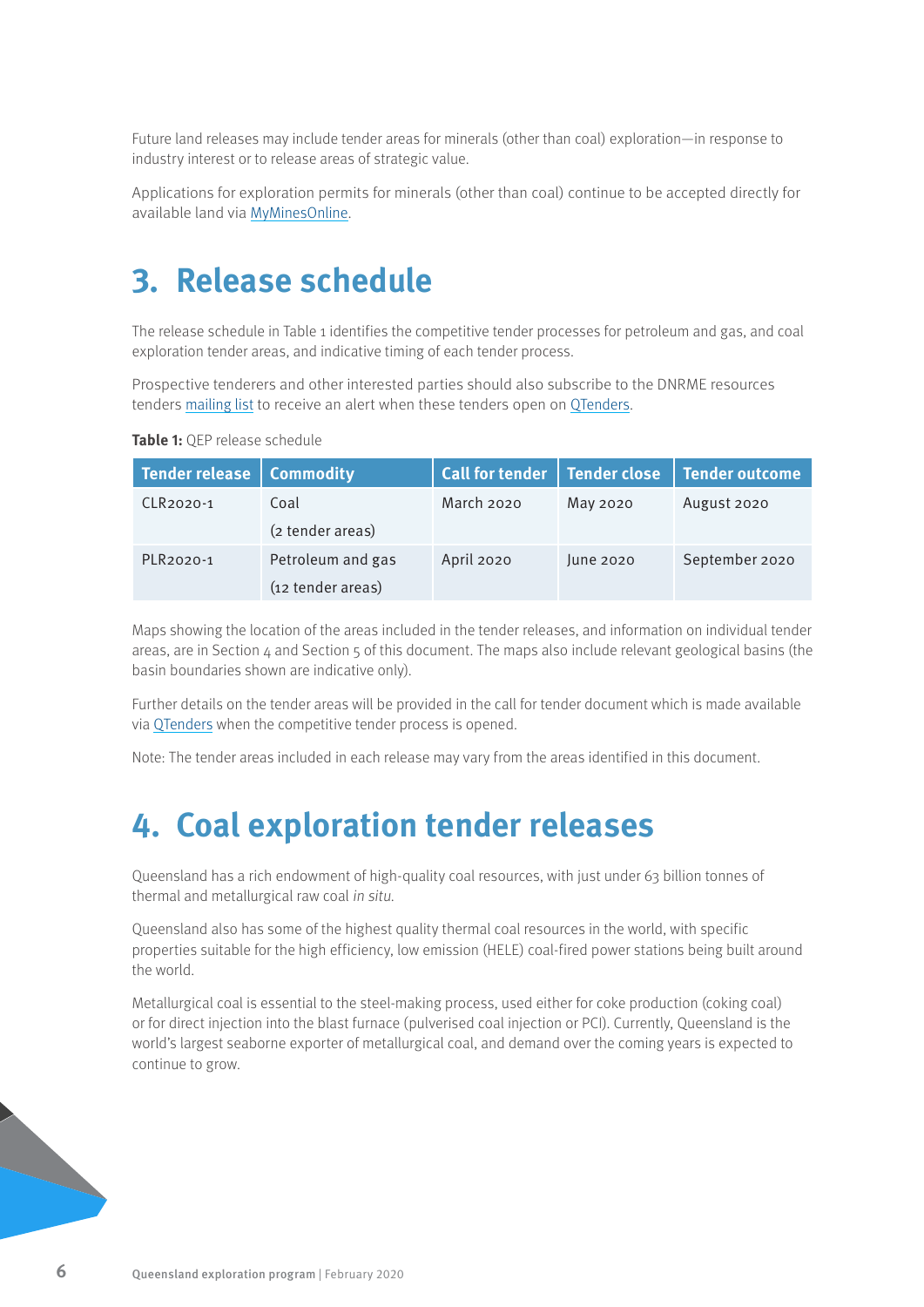

### <span id="page-6-0"></span>**4.1 CLR 2020-1 tender release**

CLR2020-1 includes two tender areas in the Bowen Basin. The Bowen Basin has a vast supply of metallurgical and thermal coal and the region is well supported by infrastructure (including electrified rail links from the coalfields to port facilities) to allow efficient production and transport of coal.





**Table 2:** CLR2020-1 tender release

| CLR2020-1-1<br><b>Size</b> |                  | $35 \text{ km}^2$ (11 sub-blocks)                    |
|----------------------------|------------------|------------------------------------------------------|
|                            | Location         | 40 km north-west of Moranbah                         |
|                            | <b>Basin</b>     | Bowen Basin                                          |
|                            | <b>Commodity</b> | Metallurgical coal                                   |
| CLR2020-1-2                | <b>Size</b>      | $73 \text{ km}^2$ (23 sub-blocks) – 5 separate areas |
|                            | <b>Location</b>  | 60 km north-east of Moranbah                         |
|                            | <b>Basin</b>     | Bowen Basin                                          |
|                            | Commodity        | Metallurgical and thermal coal                       |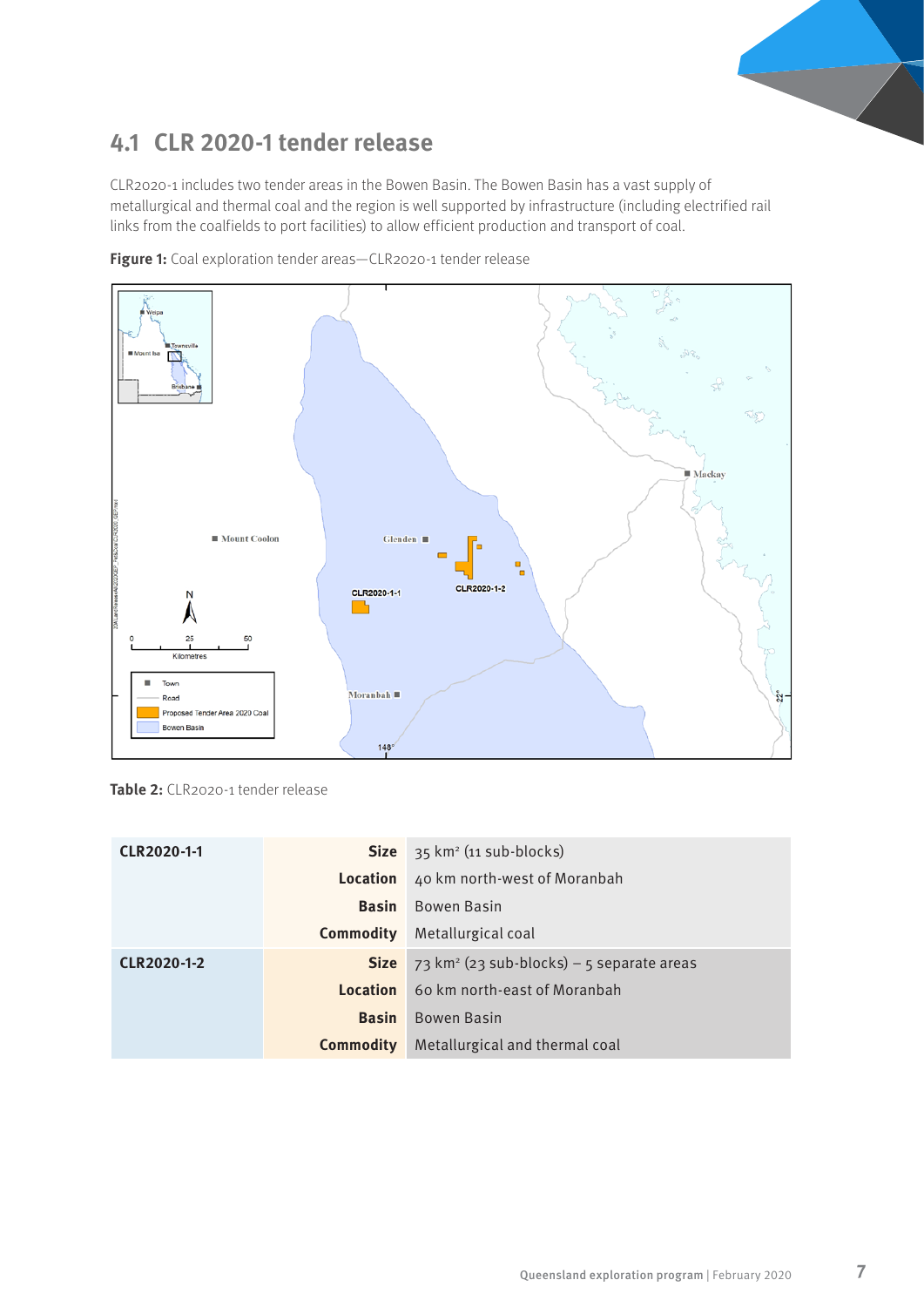### <span id="page-7-0"></span>**5. Petroleum and gas exploration tender releases**

The Queensland gas sector has grown rapidly over the past decade. Today, gas is crucial for the industrial and manufacturing sectors, as both an energy source and a production feedstock, and is important to the growth of Queensland's economy.

Global gas demand is forecast to grow over the next 25 years as countries around the world shift towards a lower carbon emissions future. Gas will play a critical role as a flexible transition fuel to a cleaner energy future.

Under this QEP, tender areas will be released for petroleum and gas exploration to support both domestic supply and the liquefied natural gas (LNG) export industry.

Projected supply and demand in Australia's east coast gas market is finely balanced. As part of the Queensland Government's commitment to unlocking additional gas supply for the domestic market, some tender areas will be released subject to an Australian market supply condition. This condition ensures that any gas produced from those areas is supplied exclusively to the domestic market.

#### **5.1 PLR2020-1 tender release**

PLR2020-1 includes 12 tender areas across the Bowen and Surat basins. The tender areas provide opportunities for CSG and other unconventional gas, and for conventional oil and gas exploration. The areas are also supported by a network of regional centres and existing infrastructure, providing access to labour and essential services.

The Bowen and Surat basins are serviced and connected by established energy infrastructure (including pipelines, compression and processing facilities) with access to both the east coast domestic and export gas markets.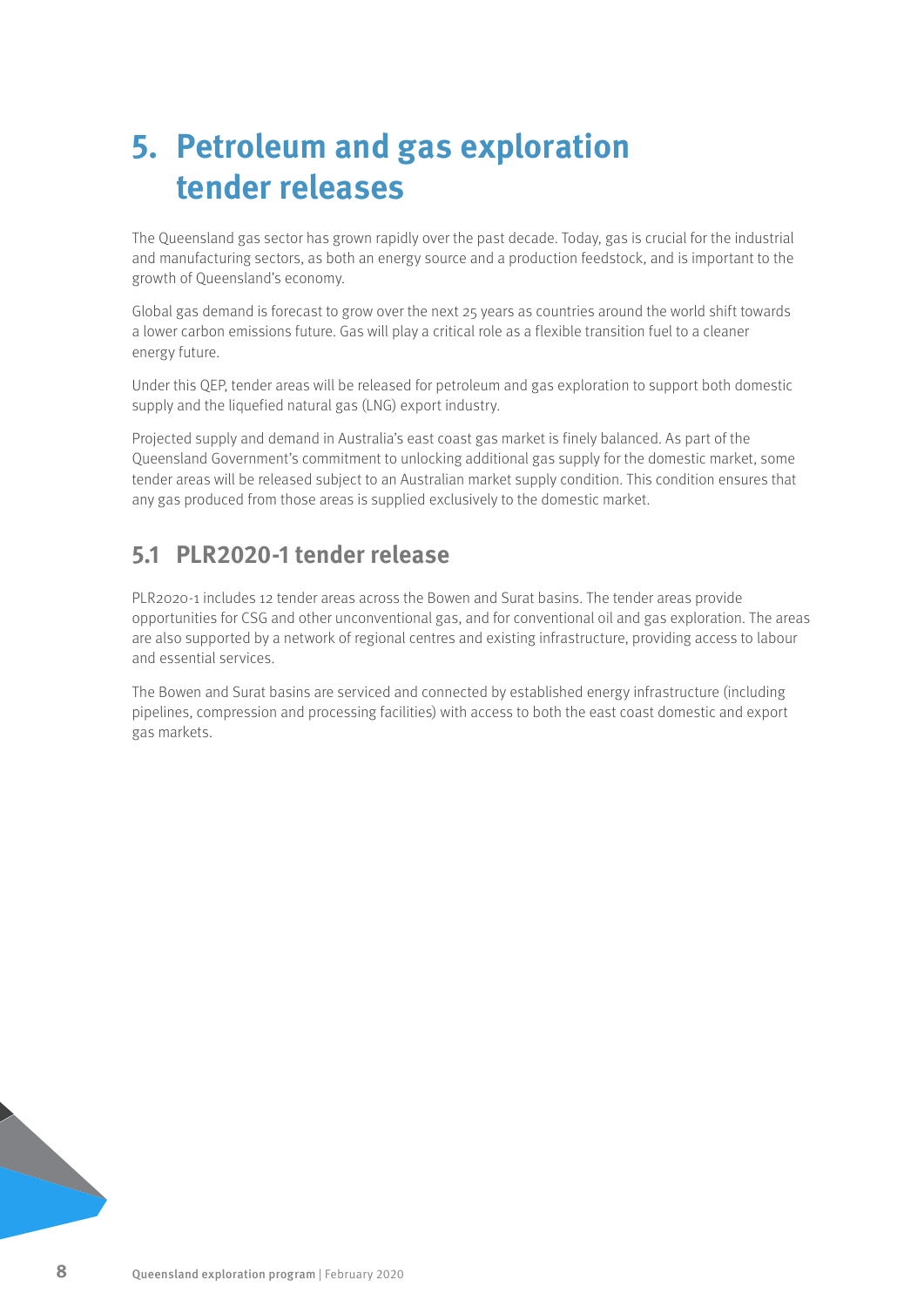

**Figure 2:** Petroleum and gas exploration tender areas—PLR2020-1 tender release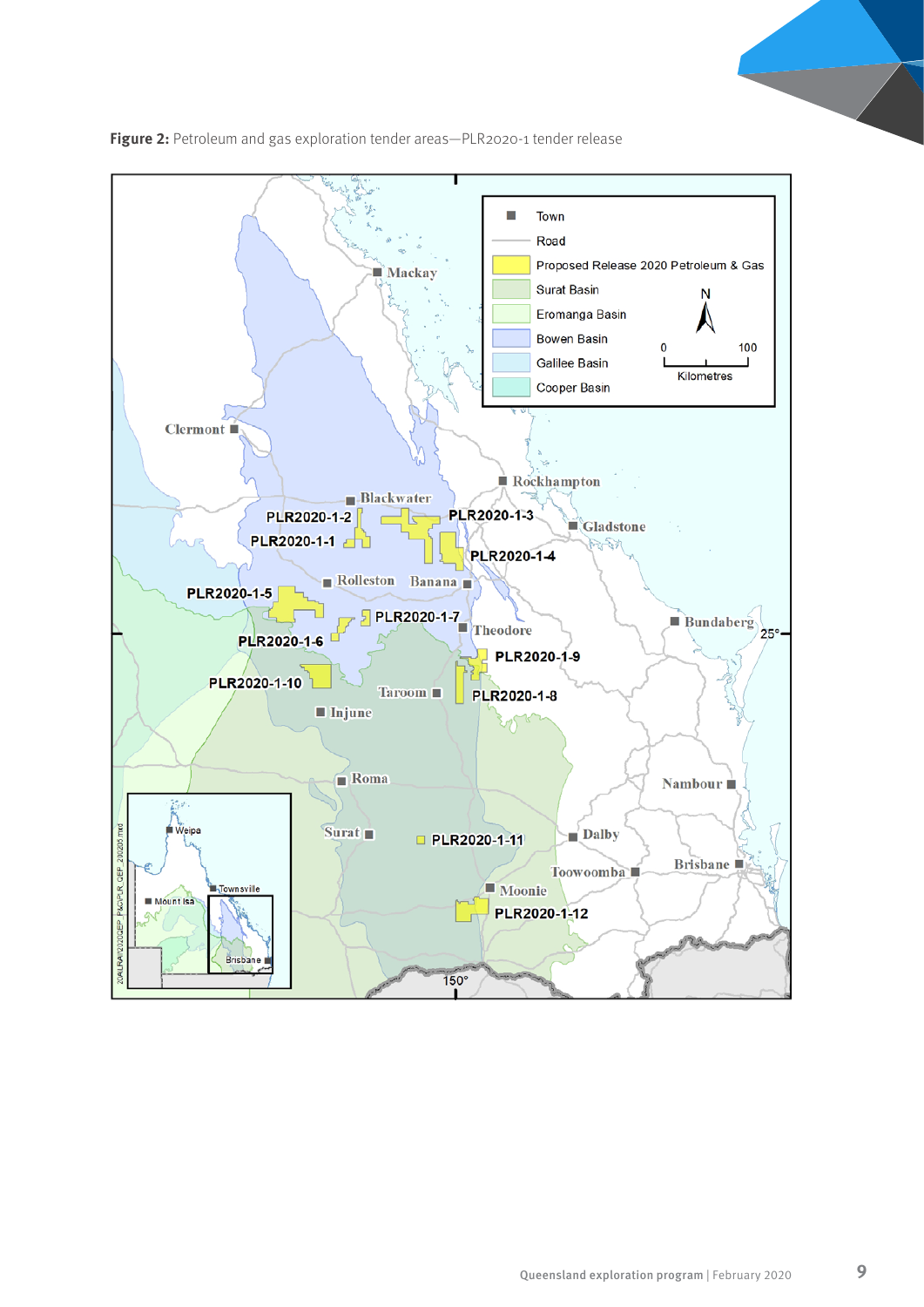#### **Table 3:** PLR2020-1 tender release

| PLR2020-1-1 | <b>Size</b>      | 97 km <sup>2</sup> (31 sub-blocks)      |  |
|-------------|------------------|-----------------------------------------|--|
|             | <b>Location</b>  | 52 km north-east of Rolleston           |  |
|             | <b>Basin</b>     | Bowen Basin                             |  |
|             | <b>Commodity</b> | Coal seam gas                           |  |
| PLR2020-1-2 | <b>Size</b>      | 338 km <sup>2</sup> (108 sub-blocks)    |  |
|             | <b>Location</b>  | 40 km south of Blackwater               |  |
|             | <b>Basin</b>     | Bowen Basin                             |  |
|             | <b>Commodity</b> | Coal seam gas                           |  |
| PLR2020-1-3 | <b>Size</b>      | 1366 km <sup>2</sup> (436 sub-blocks)   |  |
|             | <b>Location</b>  | 80 km south-east of Blackwater          |  |
|             | <b>Basin</b>     | Bowen Basin                             |  |
|             | <b>Commodity</b> | Coal seam gas                           |  |
| PLR2020-1-4 | <b>Size</b>      | 841 km <sup>2</sup> (269 sub-blocks)    |  |
|             | <b>Location</b>  | 40 km north-west of Banana              |  |
|             | <b>Basin</b>     | Bowen Basin                             |  |
|             | <b>Commodity</b> | Coal seam gas and/or unconventional gas |  |
| PLR2020-1-5 | <b>Size</b>      | 1414 km <sup>2</sup> (454 sub-blocks)   |  |
|             | <b>Location</b>  | 40 km south-west of Rolleston           |  |
|             | <b>Basin</b>     | <b>Bowen Basin</b>                      |  |
|             | <b>Commodity</b> | Coal seam gas and/or conventional gas   |  |
| PLR2020-1-6 | <b>Size</b>      | 270 km <sup>2</sup> (87 sub-blocks)     |  |
|             | <b>Location</b>  | 50 km south-east of Rolleston           |  |
|             | <b>Basin</b>     | Bowen Basin                             |  |
|             | <b>Commodity</b> | Coal seam gas                           |  |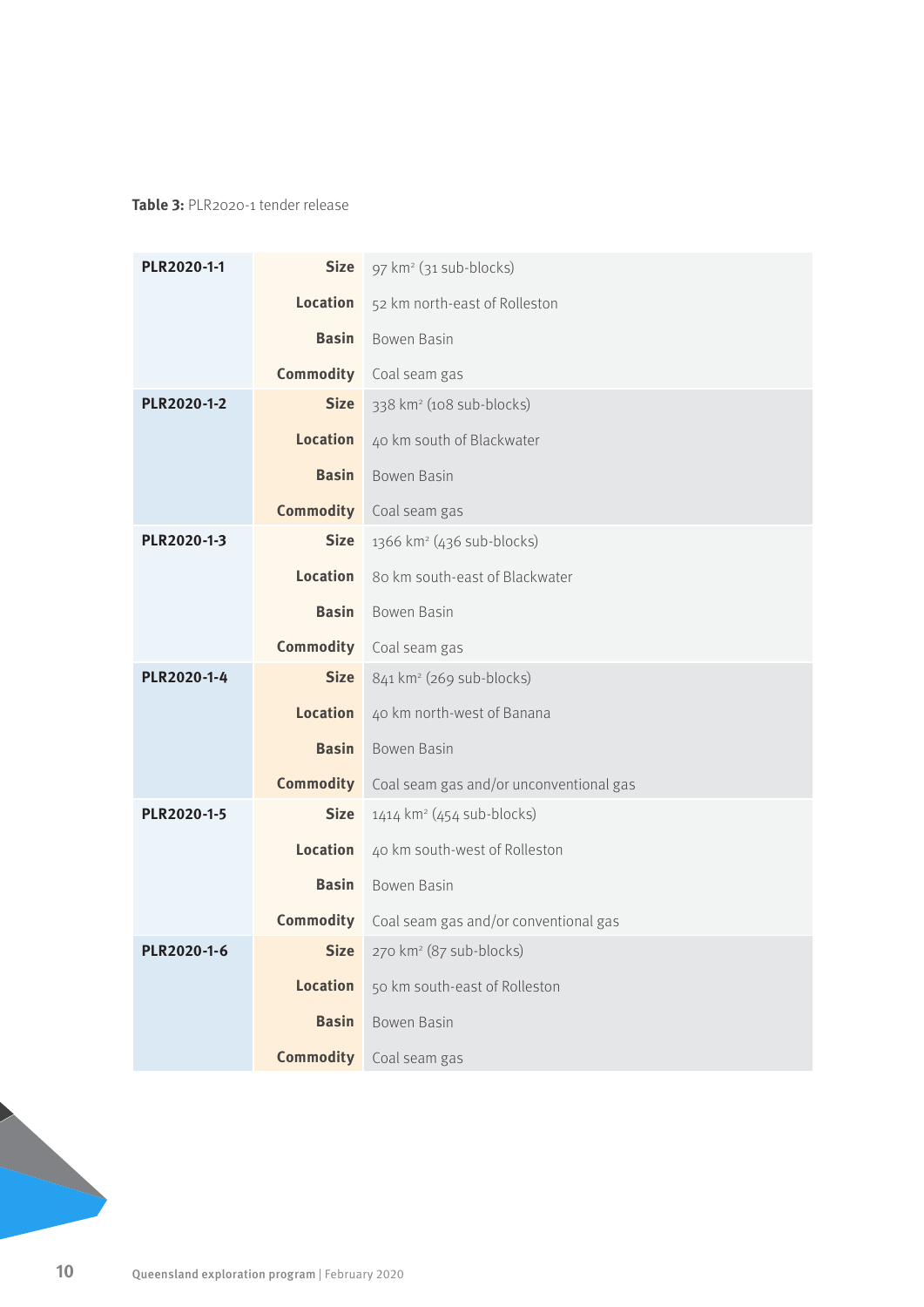

| PLR2020-1-7  | <b>Size</b>      | $149$ km <sup>2</sup> (48 sub-blocks)  |  |
|--------------|------------------|----------------------------------------|--|
|              | <b>Location</b>  | 60 km south-east of Rolleston          |  |
|              | <b>Basin</b>     | Bowen Basin                            |  |
|              | <b>Commodity</b> | Coal seam gas                          |  |
| PLR2020-1-8  | <b>Size</b>      | 396 km <sup>2</sup> (128 sub-blocks)   |  |
|              | <b>Location</b>  | 25 km north-east of Taroom             |  |
|              | <b>Basin</b>     | Bowen and Surat basins                 |  |
|              | <b>Commodity</b> | Coal seam gas                          |  |
| PLR2020-1-9  | <b>Size</b>      | 486 km <sup>2</sup> (157 sub-blocks)   |  |
|              | <b>Location</b>  | 44 km south-east of Theodore           |  |
|              | <b>Basin</b>     | Bowen and Surat basins                 |  |
|              | <b>Commodity</b> | Coal seam gas                          |  |
| PLR2020-1-10 | <b>Size</b>      | 668 km <sup>2</sup> (216 sub-blocks)   |  |
|              | <b>Location</b>  | 45 km north of Injune                  |  |
|              | <b>Basin</b>     | Bowen and Surat basins                 |  |
|              | <b>Commodity</b> | Conventional and/or unconventional gas |  |
| PLR2020-1-11 | <b>Size</b>      | 76 km <sup>2</sup> (25 sub-blocks)     |  |
|              | Location         | 55 km east of Surat                    |  |
|              | <b>Basin</b>     | Bowen and Surat basins                 |  |
|              | <b>Commodity</b> | Unconventional gas                     |  |
| PLR2020-1-12 | <b>Size</b>      | 703 km <sup>2</sup> (232 sub-blocks)   |  |
|              | <b>Location</b>  | 30 km south-west of Moonie             |  |
|              | <b>Basin</b>     | Bowen and Surat basins                 |  |
|              | <b>Commodity</b> | Unconventional gas                     |  |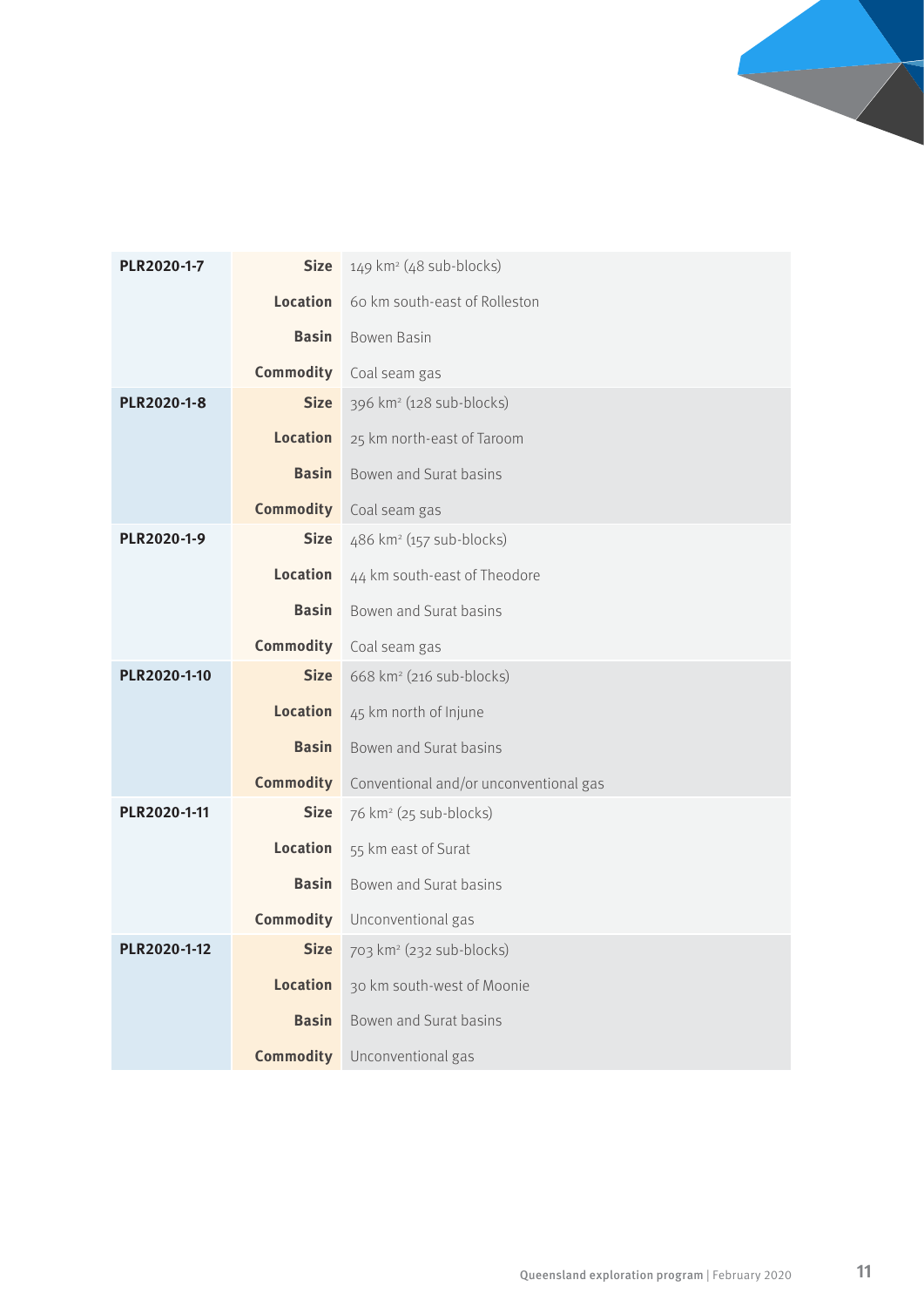## <span id="page-11-0"></span>**6. Community engagement**

Following the positive response to early engagement with stakeholders during previous exploration programs, the QEP will continue with a similar approach. DNRME will provide directly affected stakeholders and other key stakeholders with advanced notice of competitive tendering processes for exploration tender areas.

DNRME officers have informed directly affected stakeholders, including native title representatives, local governments and key community groups of the 14 exploration tender areas, including landholders' rights and explorers' obligations.

DNRME also engaged with the GasFields Commission Queensland and peak body groups representing the resources industry, agriculture, environment, native title and local governments. (See Table 4.)

| <b>Resources</b>                    | <b>Australian Petroleum Production &amp; Exploration Association</b> |
|-------------------------------------|----------------------------------------------------------------------|
|                                     | Association of Mining and Exploration Companies                      |
|                                     | <b>Oueensland Resources Council</b>                                  |
|                                     | Queensland Exploration Council                                       |
| <b>Agriculture</b>                  | AgForce Queensland                                                   |
|                                     | Queensland Farmers' Federation                                       |
| <b>Environment</b>                  | Environmental Defenders Office                                       |
|                                     | Regional natural resource management groups                          |
| <b>Native title</b>                 | Queensland South Native Title Services                               |
|                                     | North Queensland Land Council                                        |
| <b>Local government</b>             | Local Government Association of Queensland                           |
| <b>Independent statutory bodies</b> | <b>GasFields Commission Queensland</b>                               |
|                                     | Land Access Ombudsman                                                |

**Table 4:** Key peak body groups engaged as part of the QEP

DNRME will continue to inform directly-affected stakeholders and key peak body groups by providing:

- notification of the opening of tender processes (gazettal of each 'call for tenders')
- information on outcomes of each tender process, including who has been appointed as the preferred tenderer for each exploration tender area (if applicable).

At each point of contact with DNRME, directly-affected stakeholders and peak body groups will be given the opportunity to ask questions and seek clarification.

The broader community also has access to information about proposed exploration activities. Details of the QEP and tender processes will be published at [www.dnrme.qld.gov.au/resources-tenders](http://www.dnrme.qld.gov.au/resources-tenders).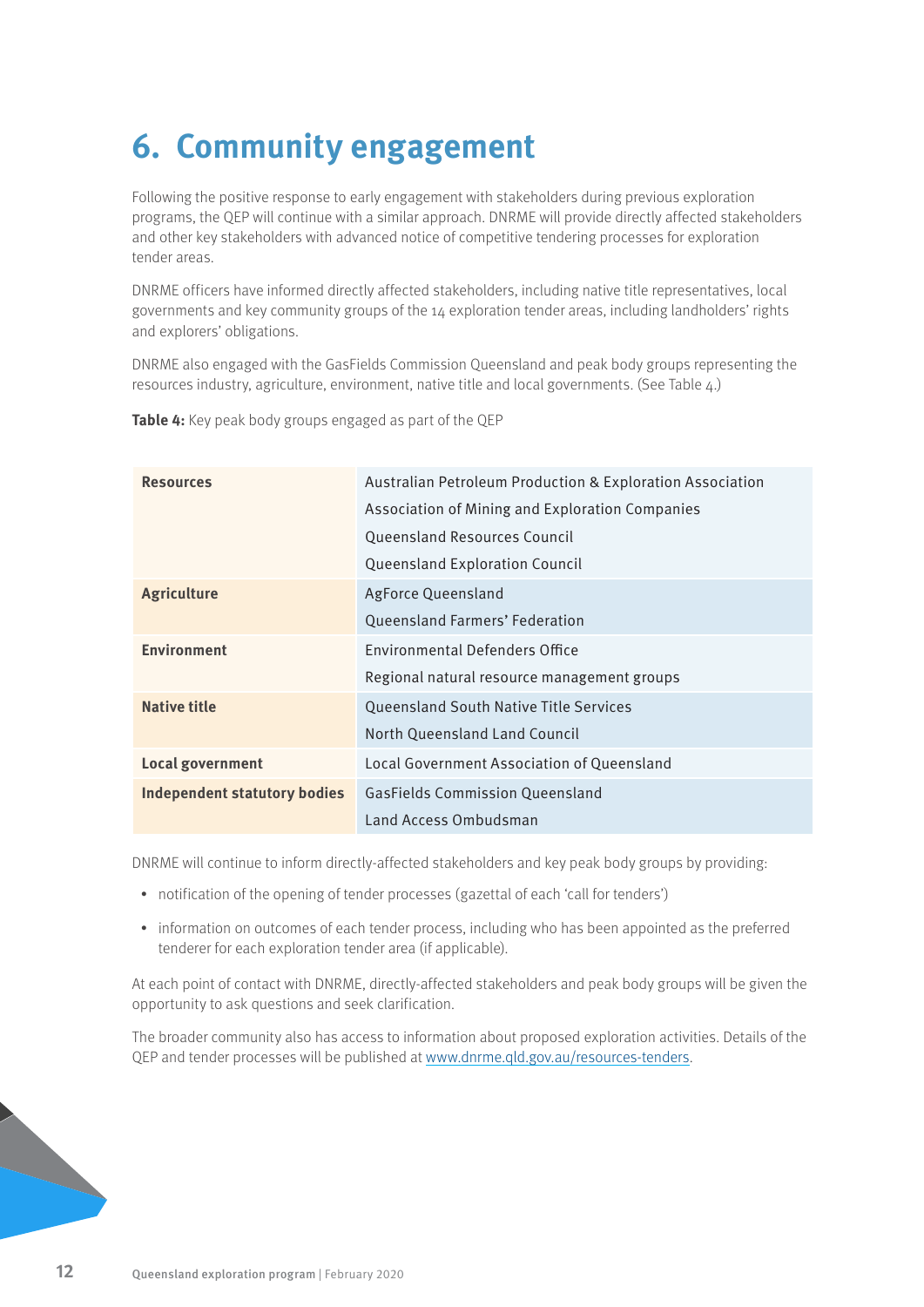## <span id="page-12-0"></span>**7. Land access and native title requirements**

Resources projects are dependent on a strong social license to operate. Regulatory frameworks govern access to land by resource projects and ensure that the rights of landholders and native title representatives are considered at each stage of the resource development process.

#### **7.1 Land access laws**

Queensland's land access laws provide a balance between economic development and landholder rights.

These laws mean that a resource authority holder, and its staff or agents, cannot generally enter private land to undertake advanced activities unless they have entered into one of the following: a Conduct and Compensation Agreement, a Deferral Agreement, or an Opt-Out Agreement with the affected landholder.

Resource companies conducting exploration activities must also comply with the conditions of the Land Access Code 2016, which provides best practice guidelines for communication between resource companies and landholders, and imposes mandatory conditions on resource companies conducting activities on land.

These mandatory conditions relate to key concerns landholders have regarding induction into the landholder's specific land access conditions, access points, use of roads and tracks, activities conducted around livestock and property, weeds and declared pests, camps, items brought onto land and gates, grids and fences.

For more information about land access, refer to the publication: [A guide to land access in Queensland](https://www.dnrme.qld.gov.au/__data/assets/pdf_file/0018/1442223/guide-to-land-access-in-queensland-2019.pdf)

A Land Access Ombudsman was also established in 2018 as an independent, impartial body to help landholders and resource companies resolve alleged breaches of conduct and compensation agreements and make good agreements.

The GasFields Commission Queensland is an independent statutory body that facilitates stakeholder connections as well as engaging with and informing the community about aspects of Queensland's petroleum and gas industry.

### **7.2 Native title**

Australian law recognises that Aboriginal peoples and Torres Strait Islanders have rights and interests in land under their traditional laws and customs.

The Commonwealth Native Title Act 1993 sets out processes that must be followed for any 'future act' on land or water that would affect native title rights and interests. Applications for most resource authorities are considered future acts and are subject to these native title processes. Applicants must address the Native Title requirements before grant of a resource authority.

For more information about native title processes, visit [www.business.qld.gov.au](http://www.business.qld.gov.au/industries/mining-energy-water/resources/minerals-coal/authorities-permits/applying/native-title) and search for native title.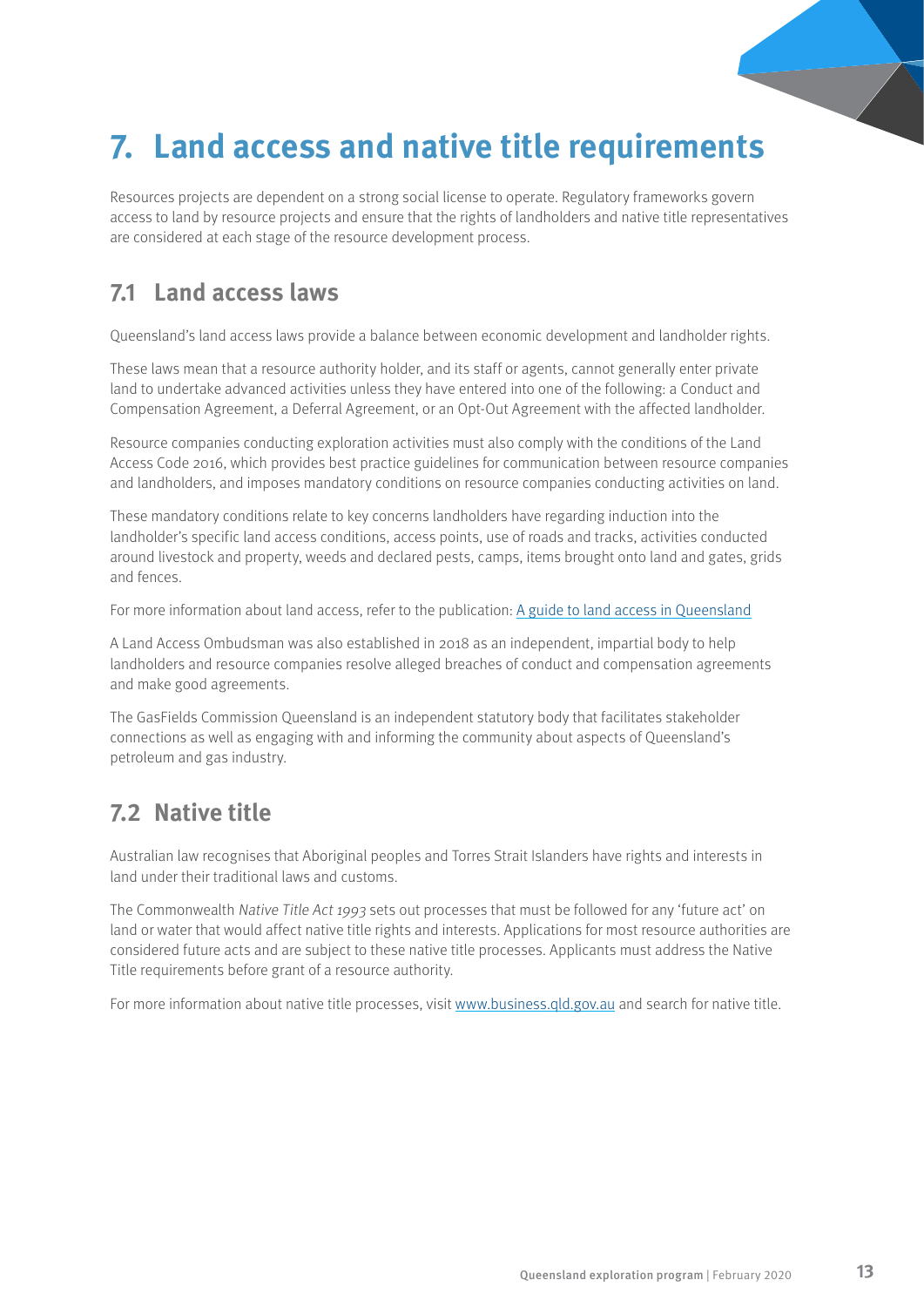### <span id="page-13-0"></span>**8. Competitive tendering process**

The competitive tendering process is a fair and transparent approach for allocating exploration authorities to individuals or companies that are most capable of exploring and developing the resources in an identified tender area.

Petroleum and gas and coal exploration areas are required by legislation to be released through a competitive tender process.

Information on competitive tendering is available at: [www.dnrme.qld.gov.au/resources-tenders](http://www.dnrme.qld.gov.au/resources-tenders).

Tender bids must be submitted to DNRME via the [QTenders](https://qtenders.hpw.qld.gov.au/qtenders/) website.

The competitive tendering process begins with the publication of a gazette notice stating that a call for tenders has commenced and specifying the tender areas that will be included in the process.

The gazette notice is accompanied by a tender document that sets out details of the tender and the evaluation criteria used to assess submissions. Generally, the evaluation criteria relate to the:

- appropriateness of the tenderer's proposed exploration work program
- tenderer's technical and financial capability to deliver the proposed work program
- tenderer's history of, and commitment to, compliance with relevant resources, environmental, health, safety, cultural heritage and native title requirements
- tenderer's proposed community consultation approach.

Other evaluation criteria may also be included in the tender document and used in the assessment process.

Each tender submission is assessed against the evaluation criteria and ranked accordingly.

The assessment process is supported by an independent probity advisor, technical and financial assessments, and environmental compliance assessments by the Department of Environment and Science.

When the evaluation process is complete, a tenderer may be appointed as the preferred tenderer for a tender area, subject to certain conditions. It is also possible that a preferred tenderer may not be appointed due to, for example, the inability of a tenderer to satisfactorily meet the tender conditions.

Preferred tenderers then have the exclusive right to apply for an exploration authority over the awarded tender area. The preferred tenderer must meet further environmental, native title and any other approval requirements before they can be granted an exploration authority.

Once an exploration authority has been granted, the preferred tenderer must complete land access requirements and, depending on any applicable land use constraints, meet other approval requirements prior to commencing on-ground exploration activities.

An outline of the competitive tendering assessment process is provided in Figure 3.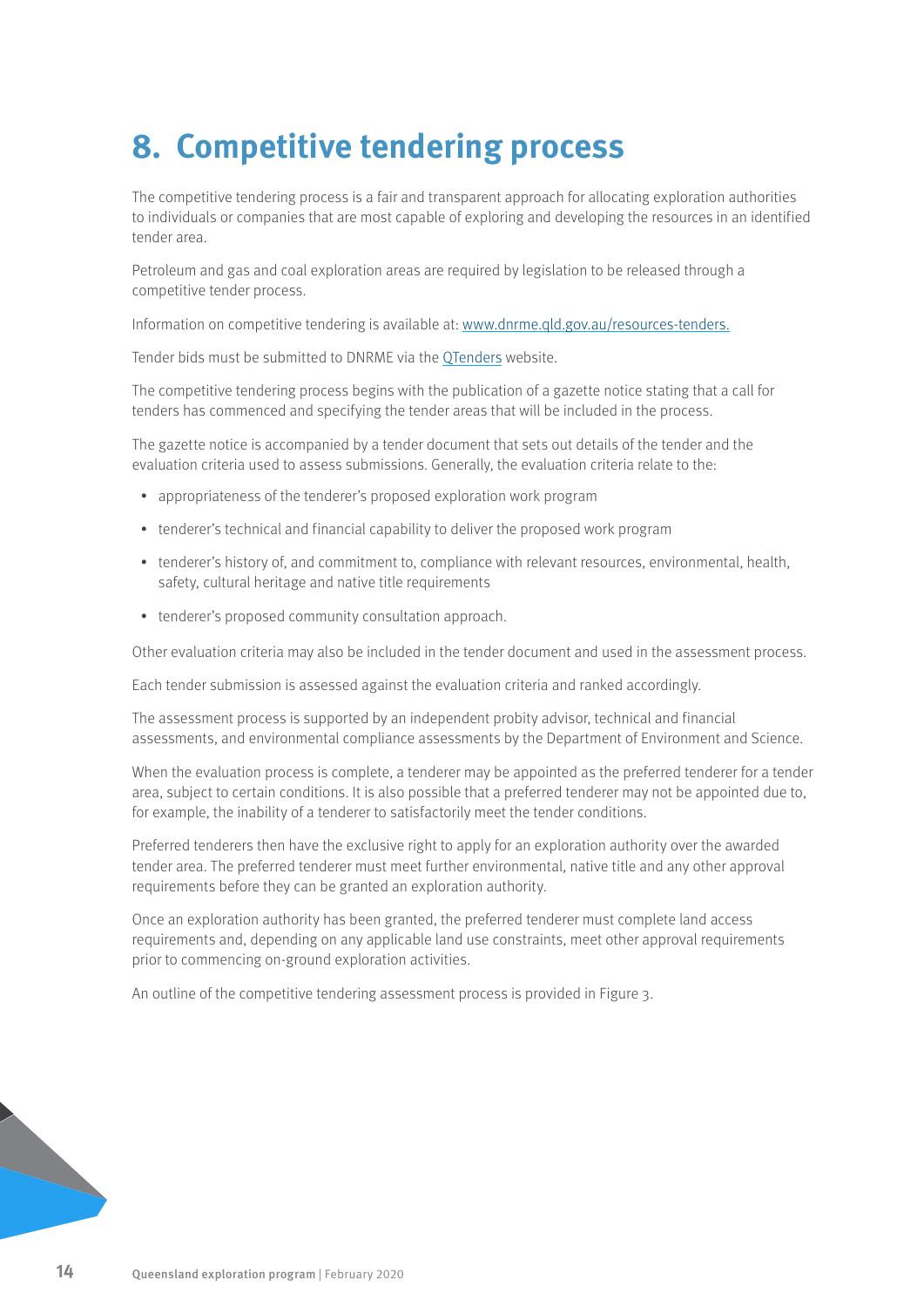

**Figure 3:** Competitive tendering assessment process

#### **Completeness and legislative compliance check**

Tender submissions are assessed against completeness and legislative requirements in accordance with the Petroleum and Gas (Production and Safety) Act 2004 or Mineral Resources Act 1989.

#### **Evaluation of tender submissions**

Tender submissions are assessed by an evaluation panel. The process is supported by a probity advisor. The evaluation panel makes recommendations to appoint a preferred tenderer or not, for ministerial approval.

#### **Ministerial approval**

The evaluation panel's recommendations are considered for approval by the Minister or an authorised delegate.

#### **Appointment of preferred tenderer**

If a preferred tenderer is approved for appointment, the preferred tenderer will be notified of the appointment and the preferred tenderer obligations.

#### **Public notification of outcome**

When the preferred tenderer has completed the preferred tenderer obligations, public notification of the outcome of the tender will occur (including notification to directly affected landholders, native title groups and unsuccessful tenderers).

#### **Grant of exploration authority**

Once the preferred tenderer has obtained an environmental authority from the Department of Environment and Science and addressed native title requirements, the exploration authority may be granted. Land access requirements must be met prior to commencing on-ground activities.

#### **Application and grant of production authority**

The exploration authority holder will be required to apply for, and be granted, a production authority before commencing production activities. Environmental and native title requirements must be addressed as part of the grant application process. Land access requirements must be met prior to commencing on-ground activities.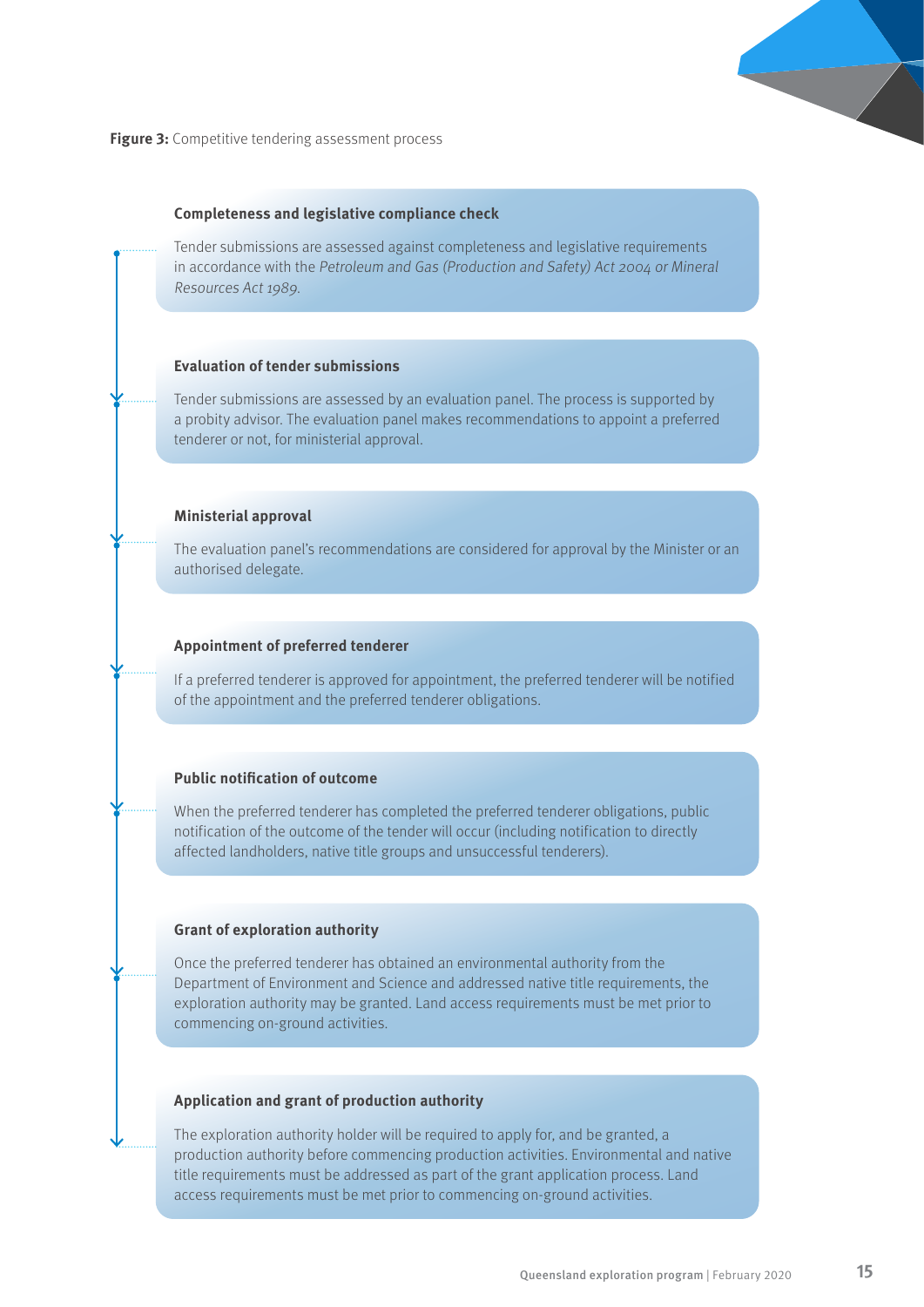### <span id="page-15-0"></span>**9. Expression of interest process**

DNRME has an EOI process for industry to nominate areas in Queensland to be released for exploration. EOIs are an important component to the development of the exploration program.

To receive information on a future EOI process, subscribe to the resources tenders [mailing list](https://www.vision6.com.au/em/forms/subscribe.php?db=458558&s=135547&a=23788&k=d3c7ad4).

The following information is generally required to lodge an EOI submission:

- details of the area
- rationale for interest in the area
- technical or geological reasoning
- commercial or business reasoning
- other relevant information.

All information submitted as part of an EOI will be treated as commercial-in-confidence.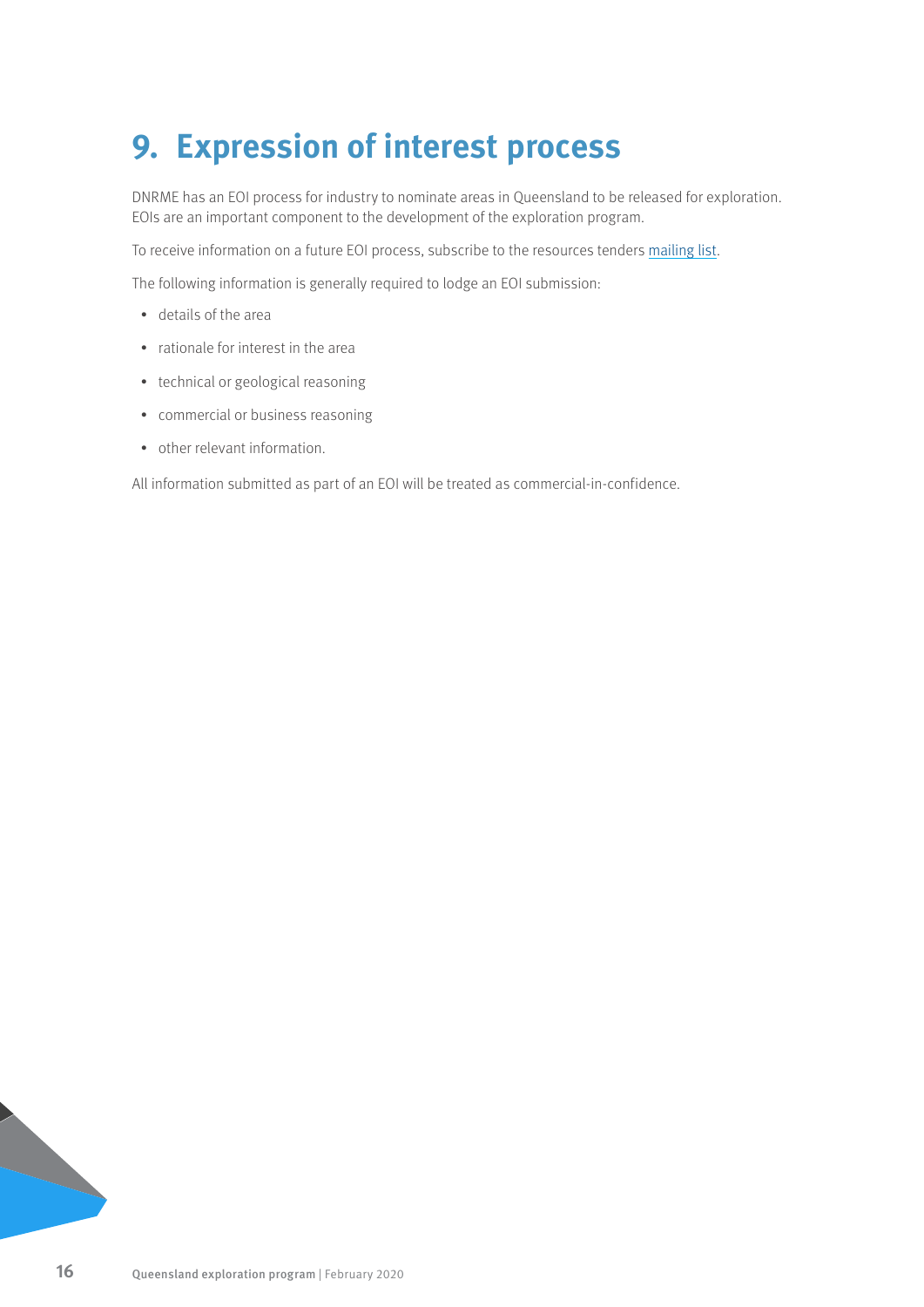